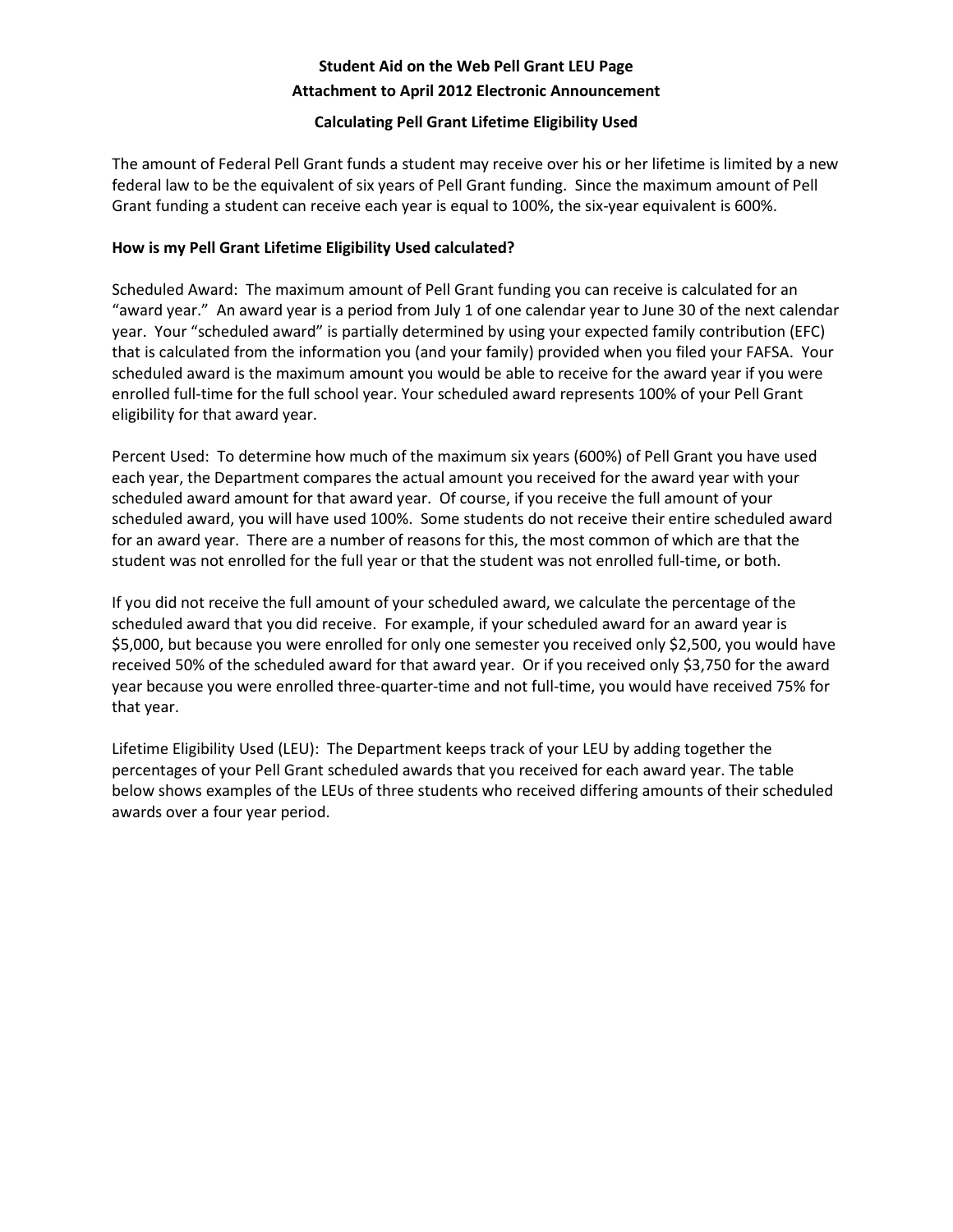# **Student Aid on the Web Pell Grant LEU Page Attachment to April 2012 Electronic Announcement**

| <b>Examples of Pell Lifetime Eligibility Used</b>                                                                                                                                                                     |                            | <b>Student A</b> | <b>Student B</b> | <b>Student C</b> |
|-----------------------------------------------------------------------------------------------------------------------------------------------------------------------------------------------------------------------|----------------------------|------------------|------------------|------------------|
| Award<br>Year 1                                                                                                                                                                                                       | Pell Grant Scheduled Award | \$5,550          | \$5,000          | \$4,000          |
|                                                                                                                                                                                                                       | Pell Grant Amount Received | \$2,775          | \$3,750          | \$4,000          |
|                                                                                                                                                                                                                       | <b>Percent Used</b>        | 50%              | 75%              | 100%             |
|                                                                                                                                                                                                                       |                            |                  |                  |                  |
| Award<br>Year <sub>2</sub>                                                                                                                                                                                            | Pell Grant Scheduled Award | \$5,200          | \$5,000          | \$5,550          |
|                                                                                                                                                                                                                       | Pell Grant Amount Received | \$5,200          | \$5,000          | \$5,550          |
|                                                                                                                                                                                                                       | <b>Percent Used</b>        | 100%             | 100%             | 100%             |
|                                                                                                                                                                                                                       |                            |                  |                  |                  |
| Award<br>Year 3                                                                                                                                                                                                       | Pell Grant Scheduled Award | \$4,700          | \$5,000          | \$5,550          |
|                                                                                                                                                                                                                       | Pell Grant Amount Received | \$4,700          | \$1,250          | \$5,550          |
|                                                                                                                                                                                                                       | <b>Percent Used</b>        | 100%             | 25%              | 100%             |
|                                                                                                                                                                                                                       |                            |                  |                  |                  |
| Award<br>Year 4                                                                                                                                                                                                       | Pell Grant Scheduled Award | \$4,700          | \$5,000          | \$5,550          |
|                                                                                                                                                                                                                       | Pell Grant Amount Received | \$4,700          | \$5,000          | \$5,550          |
|                                                                                                                                                                                                                       | <b>Percent Used</b>        | 100%             | 100%             | 100%             |
| Total Lifetime Eligibility Used - LEU                                                                                                                                                                                 |                            | 350%             | 300%             | 400%             |
| Note: From 2009-10 through 2010-11, it was possible for a<br>student to receive up to two scheduled awards in a year. So<br>some students will have a "percent used" of up to 200% for<br>one or more of those years. |                            |                  |                  |                  |

Of course, if a student's LEU equals or exceeds 600%, the student may no longer receive Pell Grant funding. Similarly, a student whose LEU is greater than 500% but less than 600%, while eligible for a Pell Grant for the next award year, will not be able to receive a full scheduled award.